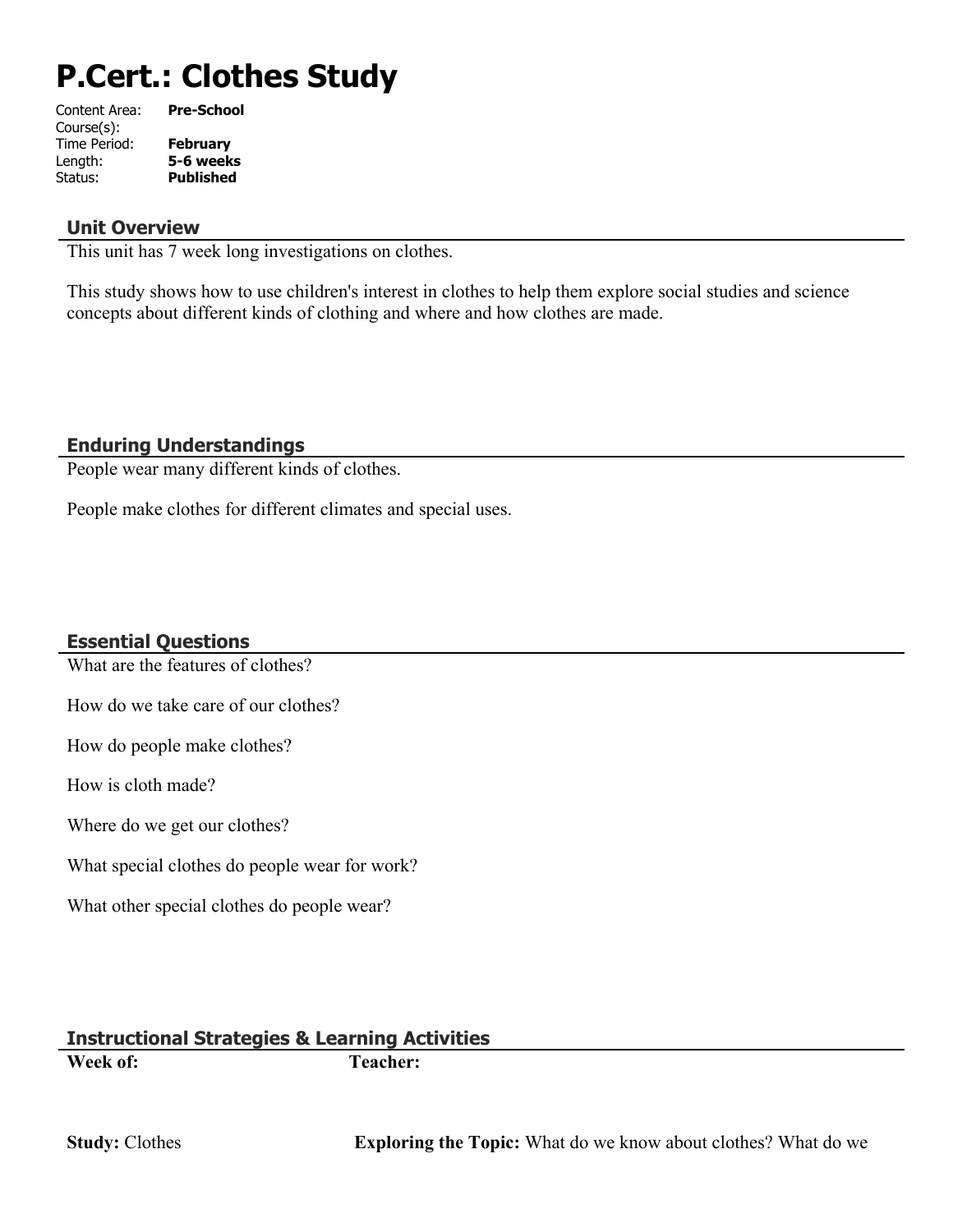|                | <b>Monday</b>                                                                   | <b>Tuesday</b>                                                          | Wednesday                                    | <b>Thursday</b>                                                                                      | Friday                                                           |
|----------------|---------------------------------------------------------------------------------|-------------------------------------------------------------------------|----------------------------------------------|------------------------------------------------------------------------------------------------------|------------------------------------------------------------------|
|                | <b>Interest</b> Dramatic Play:                                                  | Library: books                                                          | Dramatic Play: Art: collage                  |                                                                                                      | Dramatic Play: doll                                              |
| <b>Areas</b>   | clothing<br>collection                                                          | about clothes                                                           | hangers and<br>clothespins                   | materials, fabric<br>scraps, glue,<br>scissors                                                       | clothes                                                          |
| Large<br>Group | Song: "Purple Pants" Song: "Scat                                                | Singing"                                                                | Movement:<br>Dancing With<br>Scarves         | Song: "Scat<br>Singing"                                                                              | Game: Just Like Mine                                             |
|                | Discussion and<br>Shared Writing:<br>Introduction to the<br>Clothing Collection | Discussion and<br>Shared Writing:<br>What Makes Our<br>Clothes Special? | Shared<br>Writing:<br>Describing<br>Clothing | Discussion and<br>Discussion and Shared Writing:<br>What Do We Know About Clothes?<br>About Clothes? | Discussion and Shared<br>Writing: What Do We<br>Want to Find Out |
| Read-<br>Aloud | Caps for Sale                                                                   | Uncle Nacho's Hat Caps for Sale                                         |                                              | Llama Llama Red<br>Pajama                                                                            | Caps for Sale                                                    |
| Small<br>Group | Option 1: I Wear<br>This When                                                   | Option 1: Clothing Option 1:<br><b>Sorting Game</b>                     | Going on a<br>Clothes Hunt                   | Option 1: Favorite<br>Clothes                                                                        | Option 1: Setting the<br>Table                                   |
|                | Option 2: Exploring<br>the Clothing<br>Collection                               | Option 2: Sorting<br>Ι&<br>Classifying Clothes Clothes                  | Option 2:<br>Organizing the<br>Collection    | Option 2:<br>Bookmaking                                                                              | Option 2: Button<br>Match                                        |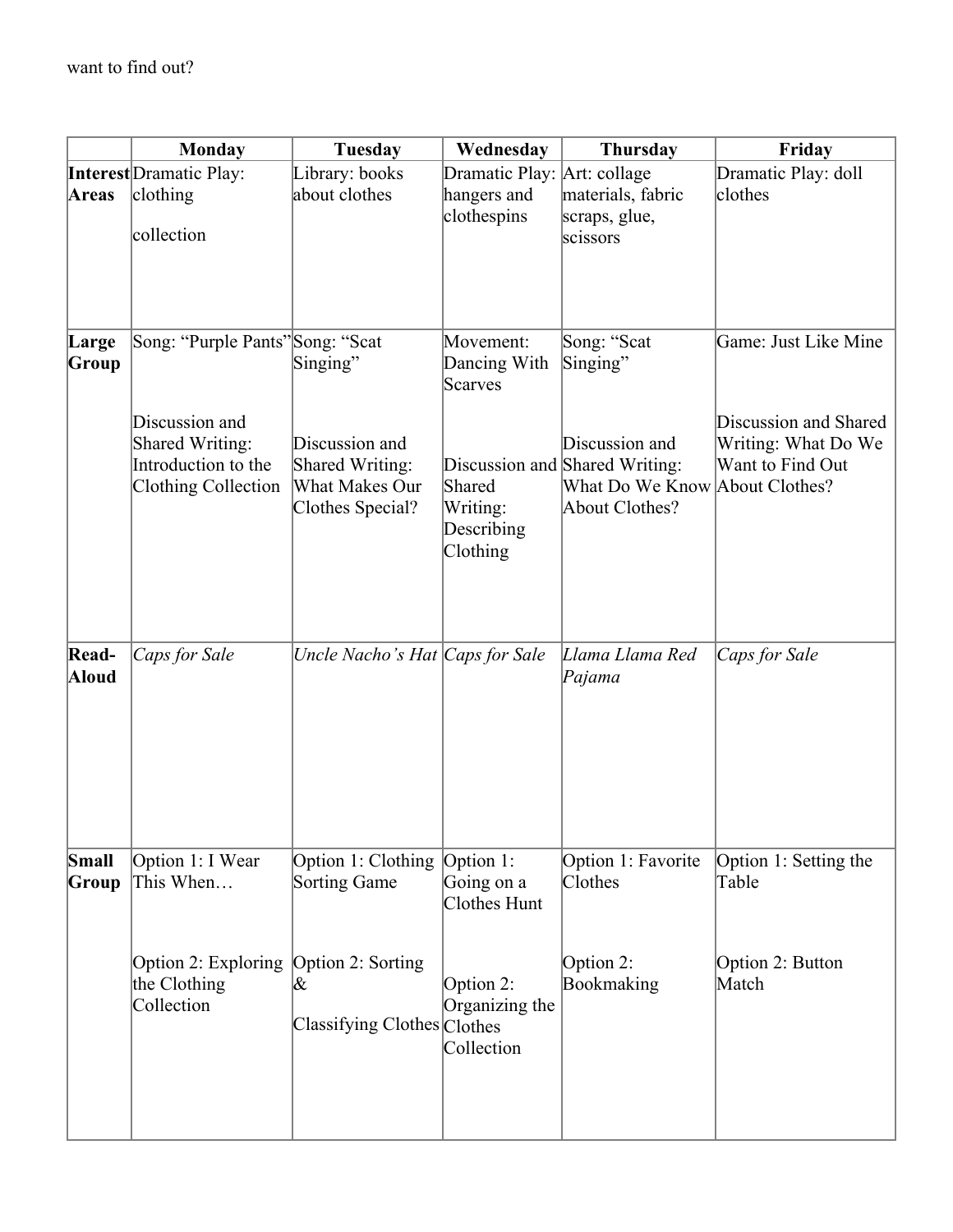**Outdoor Experiences:** Exploring Scarves; Clothing Conversations; Jump the River

**Family Partnerships:** We'd like to invite two male family members to come to the classroom next week to help us explore clothing sizes—a dad, grandpa, or uncle (Wednesday)—and a family member with a baby (Thursday). Please let us know if you are interested in joining us.

**Wow! Experiences:** None.

**Week of: Teacher:** 

**Study:** Clothes **Investigation:** 1. What are the features of clothes?

|                | <b>Monday</b>                                                                                | <b>Tuesday</b>                                                            | Wednesday                                                                      | <b>Thursday</b>                                                                   | Friday                                                                     |
|----------------|----------------------------------------------------------------------------------------------|---------------------------------------------------------------------------|--------------------------------------------------------------------------------|-----------------------------------------------------------------------------------|----------------------------------------------------------------------------|
|                | Interest Art: clothing of                                                                    | Blocks: standard                                                          | Library: props from Toys and Games:                                            |                                                                                   | Art: materials to                                                          |
| Areas          | different sizes and measurement<br>features                                                  | tools, e.g., rulers,<br>yardsticks,                                       | Goldilocks and the<br><b>Three Bears</b>                                       | baby, child, and<br>adult clothes;<br>standard and                                | make<br>thank-you notes                                                    |
|                | Computer: ebook<br>version of                                                                | measuring tapes                                                           |                                                                                | nonstandard<br>measuring tools                                                    |                                                                            |
|                | Goldilocks and the<br><b>Three Bears</b>                                                     | Computer: ebook<br>version of<br>Goldilocks and the<br><b>Three Bears</b> |                                                                                | Computer: ebook<br>version of <i>Button</i> ,<br>Button, Who's Got<br>the Button? |                                                                            |
| Large<br>Group | Song: "Farmer in<br>the Dell"                                                                | Rhyme: "Riddle<br>Dee Dee"                                                | Game: Finding<br>Shapes on Clothing Dee"                                       | Rhyme: "Riddle Dee Music: Drums                                                   |                                                                            |
|                | Discussion and<br><b>Shared Writing:</b><br><b>Exploring Sizes of Measurement</b><br>Clothes | Discussion and<br>Shared Writing:<br>Tools                                | Discussion and<br>Shared Writing:<br>Looking at Large-<br><b>Sized Clothes</b> | Discussion and<br>Shared Writing:<br><b>Baby Visit</b>                            | Discussion and<br>Shared Writing: How<br>Do Clothes Stay on<br>Our Bodies? |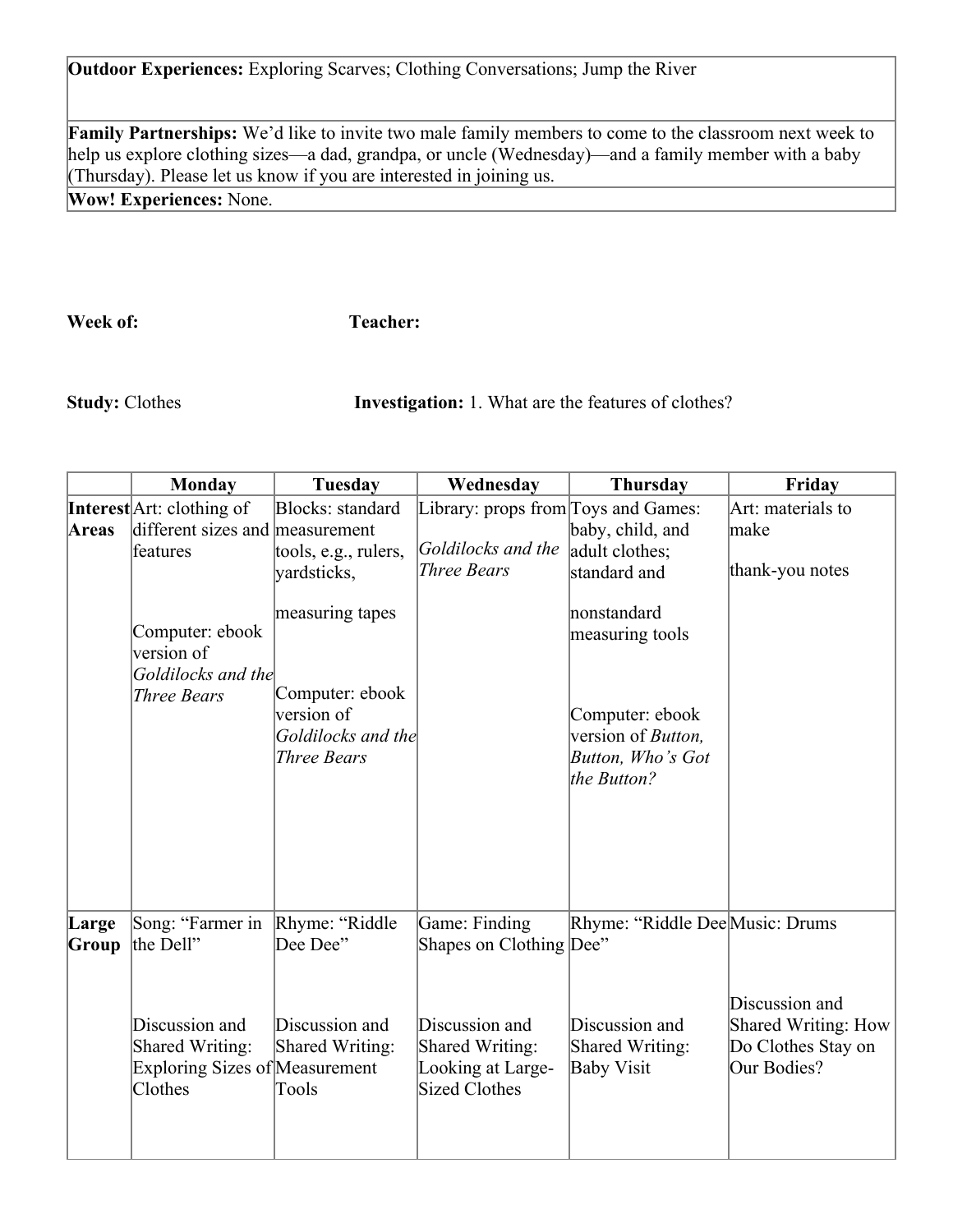| Read-<br>Aloud | Three Bears                                                     | Goldilocks and the Goldilocks and the A Pocket for<br>Three Bears | Corduroy                                            | Button, Button,<br>Who's Got the<br><b>Button?</b>                                                                | The Mitten                                     |  |
|----------------|-----------------------------------------------------------------|-------------------------------------------------------------------|-----------------------------------------------------|-------------------------------------------------------------------------------------------------------------------|------------------------------------------------|--|
| Small<br>Group | Option 1: Play<br>Dough                                         | Option 1: What's<br>Missing?                                      | Option 1: Bigger<br>Than, Smaller<br>Than, Equal To | Option 1: Small,<br>Medium, and Large<br>Book                                                                     | Option 1: Tallying<br>Features of Clothing     |  |
|                |                                                                 | Option 2: Biscuits Option 2: Memory<br>Card Game                  | Option 2: Measure<br>$\&$<br>Compare                | Option 2: Small,<br>Medium, and Large<br>Computer Book                                                            | Option 2: How<br>Clothes Stay on Our<br>Bodies |  |
|                | <b>Outdoor Experiences:</b> Measuring Tools; Exploring Pathways |                                                                   |                                                     |                                                                                                                   |                                                |  |
|                |                                                                 |                                                                   |                                                     | <b>Family Partnerships:</b> We'd like to ask family members to bring in old baby clothes that their children wore |                                                |  |

as babies. Also, please access the ebooks, *Goldilocks and the Three Bears* and *Button, Button, Who's Got the Button?*

**Wow! Experiences:** Wednesday—A visit from a dad or other male family member Thursday—A visit from a family member with a baby

**Week of:** Teacher:

Thursday)

**Study:** Clothes **Investigation:** 2. How do we take care of our clothes? (Monday–

3. How do people make clothes? (Friday)

|       | <b>Monday</b>                   | Tuesdav             | Wednesday                       | <b>Thursday</b>                     | Friday             |
|-------|---------------------------------|---------------------|---------------------------------|-------------------------------------|--------------------|
|       | <b>Interest Sand and Water:</b> | Sand and Water:     | Library: letter stamps Library: |                                     | Art: materials for |
| Areas | powder, liquid, and soap,       |                     |                                 | clothesline story designing shirts, |                    |
|       | bar soaps; egg                  |                     |                                 | and props or the pencils, paper,    |                    |
|       |                                 | mixers, and beaters |                                 | $ p$ ocket                          | stamps, stencils,  |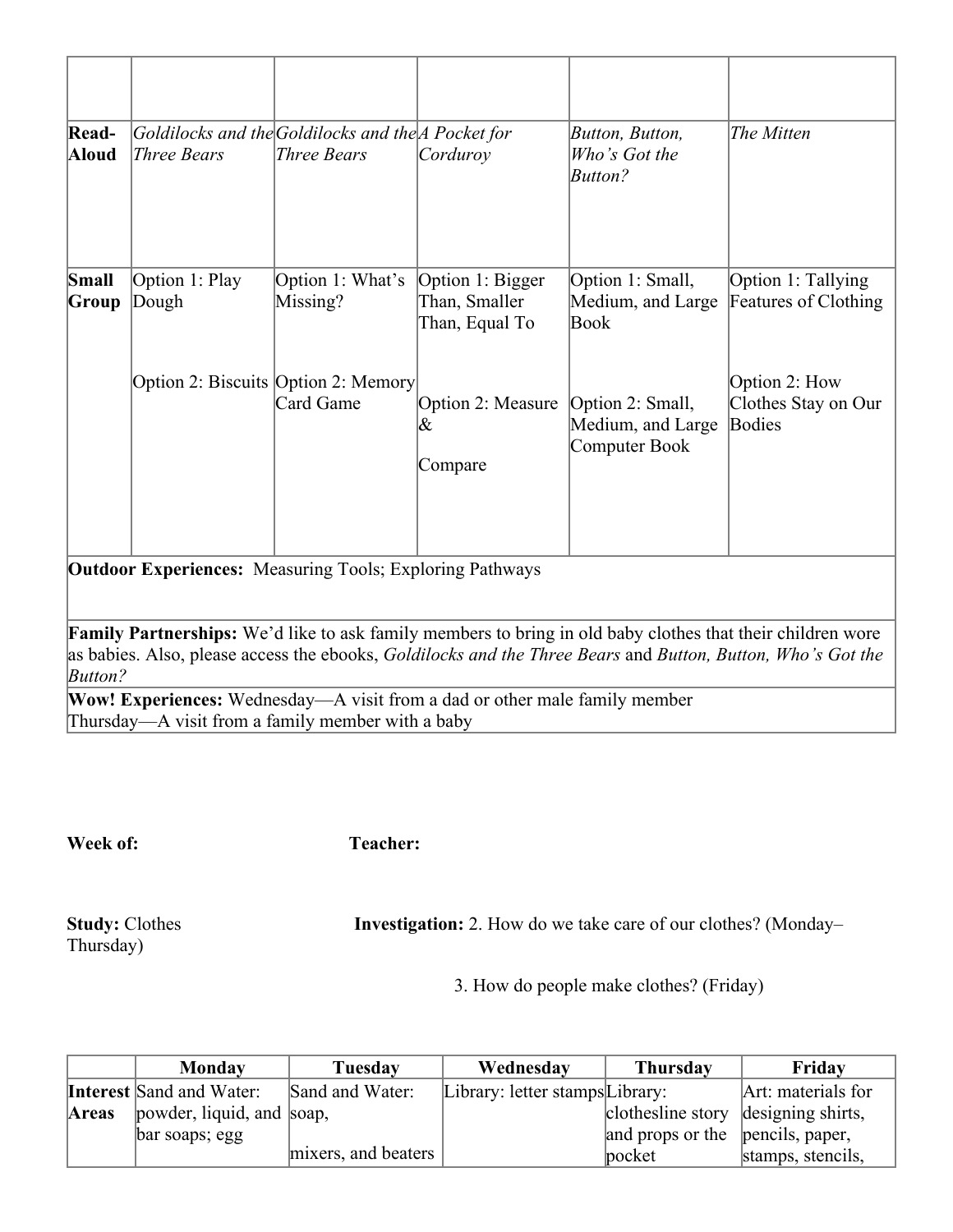|                       | beaters; whisks<br>Dramatic Play:<br>laundry baskets                | from the previous<br>day's experience                                                                           | Art: pieces of paper<br>with a variety of<br>lines drawn on them,<br>e.g., straight, zigzag,<br>curved; one or two<br>lines per sheet | storytelling props rulers, markers<br>Computer: ebook<br>version of Wash<br>and Dry |                                                                                               |
|-----------------------|---------------------------------------------------------------------|-----------------------------------------------------------------------------------------------------------------|---------------------------------------------------------------------------------------------------------------------------------------|-------------------------------------------------------------------------------------|-----------------------------------------------------------------------------------------------|
|                       | Computer: ebook<br>version of Wash<br>and Dry                       |                                                                                                                 |                                                                                                                                       |                                                                                     |                                                                                               |
| Large<br>Group        | Music: Beating<br>Drum Patterns                                     | Movement: Move<br>Like a<br>Washer or Dryer                                                                     | Song: "This Is the<br>Way We Wash Our<br>Clothes"                                                                                     | Book: A Pocket<br>for Corduroy                                                      | Game: Sort by Shirt<br>Design                                                                 |
|                       | Discussion and<br><b>Shared Writing:</b><br><b>Cleaning Clothes</b> | Discussion and<br><b>Shared Writing:</b><br>Remembering a<br>Trip to the<br>Laundromat, or<br>Read Wash and Dry | Discussion and<br>Shared Writing:<br><b>Finding and Making</b><br>Lines                                                               | Discussion and<br>Shared Writing:<br>Mending                                        | Discussion and<br>Shared Writing:<br>Designing Clothes<br>(show sketch in The<br>Quinceañera) |
| Read-<br><b>Aloud</b> | The Mitten                                                          | Llama Llama Red<br>Pajama                                                                                       | The Mitten                                                                                                                            | Wash and Dry                                                                        | The Girl Who Wore<br>Too Much                                                                 |
| Small<br>Group        | Option 1: Letter<br><b>Stamps</b>                                   | Option 1: Button<br>Letters                                                                                     | Option 1: Observing Option 1:<br>Changes                                                                                              | Dramatic Story<br>Retelling                                                         | Option 1: Patterns<br>юn<br>Clothing                                                          |
|                       | Option 2: Shaving<br>Cream Letters                                  | Option 2: Feeling<br>Letters                                                                                    | Option 2: Baggie Ice<br>Cream                                                                                                         | Option 2: Pocket<br>Storytelling                                                    | Option 2: Button<br>Patterns                                                                  |
|                       |                                                                     |                                                                                                                 | Outdoor Experiences: Walking the Line; Going on a Line Hunt; Follow the Leader on a Line; Up and Away                                 |                                                                                     |                                                                                               |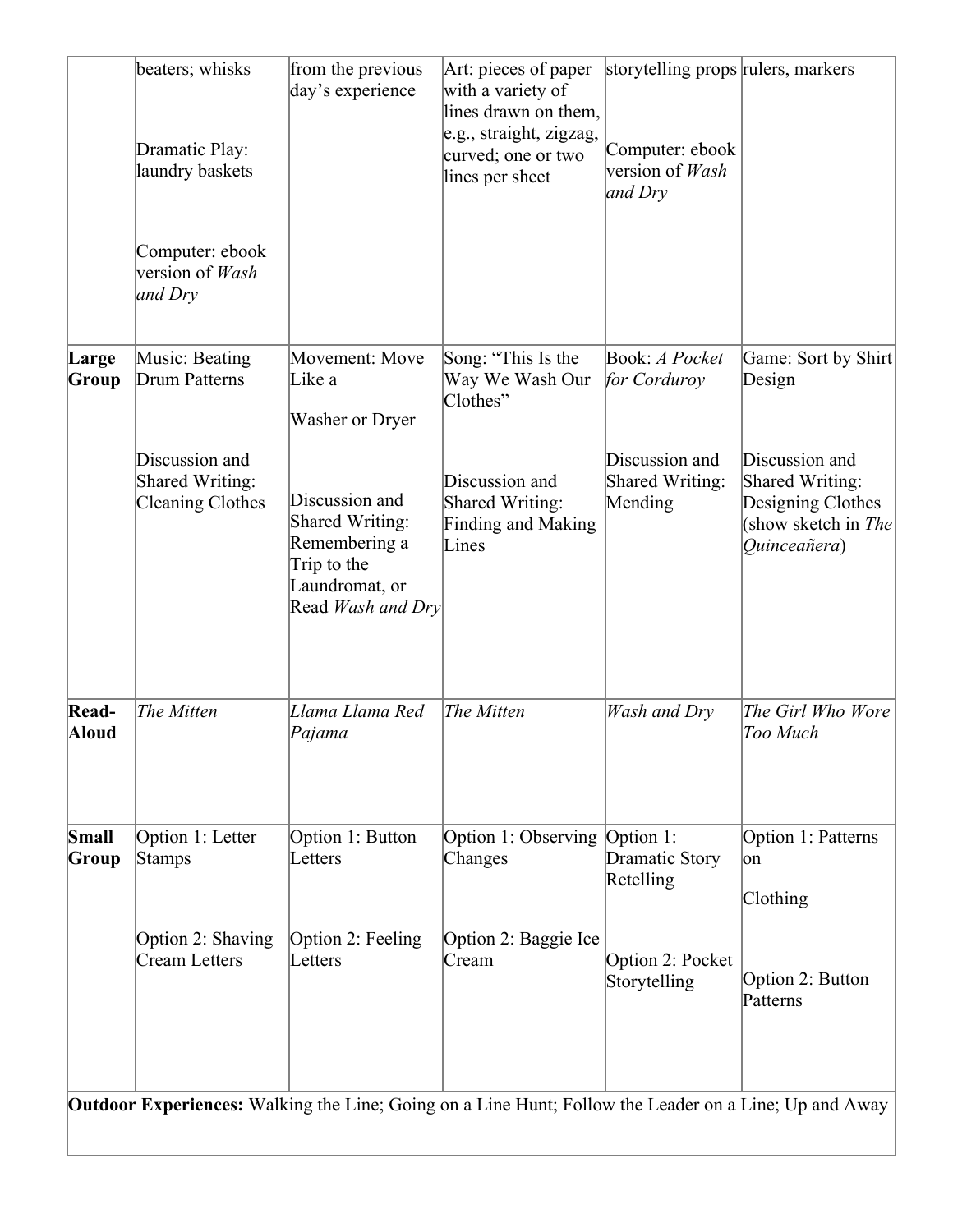**Family Partnerships:** Please let us know if you are interested in accompanying the class on Monday's site visit to the laundromat. We'd also like to invite a family member who sews to visit the class next Tuesday when we explore how people make clothes. This week we encourage families to access the ebooks, *Wash and Dry* and *The Quinceañera.*

**Wow! Experiences:** Monday—A visit to a laundromat

**Week of: Teacher:** 

**Study:** Clothes **Investigation:** 3. How do people make clothes? (Monday–Thursday)

4. How is cloth made? (Friday)

|                | Monday                                                              | Tuesday                                                                                                                                                                             | Wednesday                                                        | <b>Thursday</b>                                                       |
|----------------|---------------------------------------------------------------------|-------------------------------------------------------------------------------------------------------------------------------------------------------------------------------------|------------------------------------------------------------------|-----------------------------------------------------------------------|
| Interest       | Toys and Games: fabric Toys and Games:                              |                                                                                                                                                                                     | Art: large paper for                                             | Art Area: fabric scrap                                                |
| <b>Areas</b>   | scraps cut into pieces to geoboards; geobands<br>match or pattern   |                                                                                                                                                                                     | body tracing                                                     | glue                                                                  |
|                | Art: large paper for<br>body tracings                               | Dramatic Play: fabric pieces Library: materials for<br>that can be draped or tied to thank-you notes<br>create clothes; cloth<br>samples that represent the<br>cultures of families |                                                                  | Toys and Games:<br>matching fabric scrap                              |
|                | Computer: ebook<br>version of The<br>Ouinceañera                    | Art: large paper for body<br>tracing                                                                                                                                                |                                                                  |                                                                       |
| Large<br>Group | Book: The<br><i>Ouinceañera</i>                                     | Movement: Making Shapes Movement: Body Lines Book: Something Fro<br><b>With Scarves</b>                                                                                             |                                                                  | Nothing                                                               |
|                | Discussion and Shared Discussion and Shared<br>We Can Make Clothes? | Writing: Do You Think   Writing: Visitor Who Sews                                                                                                                                   | Discussion and Shared<br><b>Writing: Thinking</b><br>About Lines | Discussion and Share<br>Writing: Using Fabric<br>Pieces to Make Cloth |
|                |                                                                     |                                                                                                                                                                                     |                                                                  |                                                                       |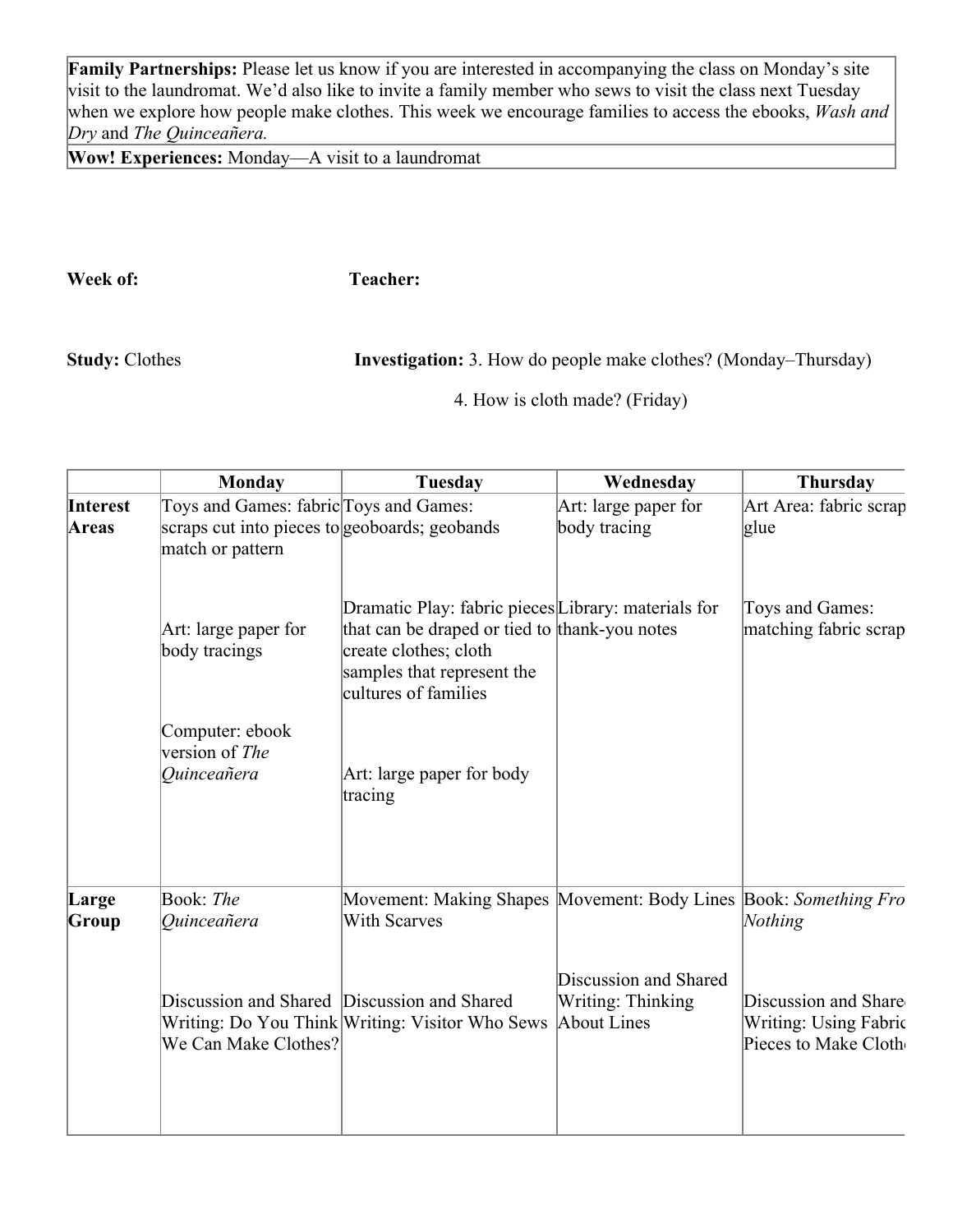| Read-<br><b>Aloud</b> | Something From<br><b>Nothing</b> | The Girl Who Wore Too<br>Much                  | Abuela's Weave                     | The Girl Who Wore T<br>Much       |
|-----------------------|----------------------------------|------------------------------------------------|------------------------------------|-----------------------------------|
| Small<br>Group        |                                  | Option 1: Sewing Paper Option 1: Mixing Paints | Option 1: Writing<br>Poetry        | Option 1: Writing<br>Poetry       |
|                       | Option 2: Let's Sew              | Option 2: Dyeing Paper<br>Towels               | Option 2: A Collection<br>of Poems | Option 2: A Collectio<br>of Poems |

**Outdoor Experiences:** Follow the Leader on a Line; Up and Away; Go In and Out the Windows; Jumping Rope

Family Partnerships: We'd like to invite a family member who knits or crochets to visit the class on Friday to how cloth is made. Also, our class will be conducting a clothing drive at the end of this study, so please collect c would also like to ask a few family members to help take the clothes to a donation site after the clothing drive, s interested. Finally, please access the ebook, *The Quinceañera.*

**Wow! Experiences:** Tuesday—A visit from someone who sews Friday—A visit from someone who knits or crochets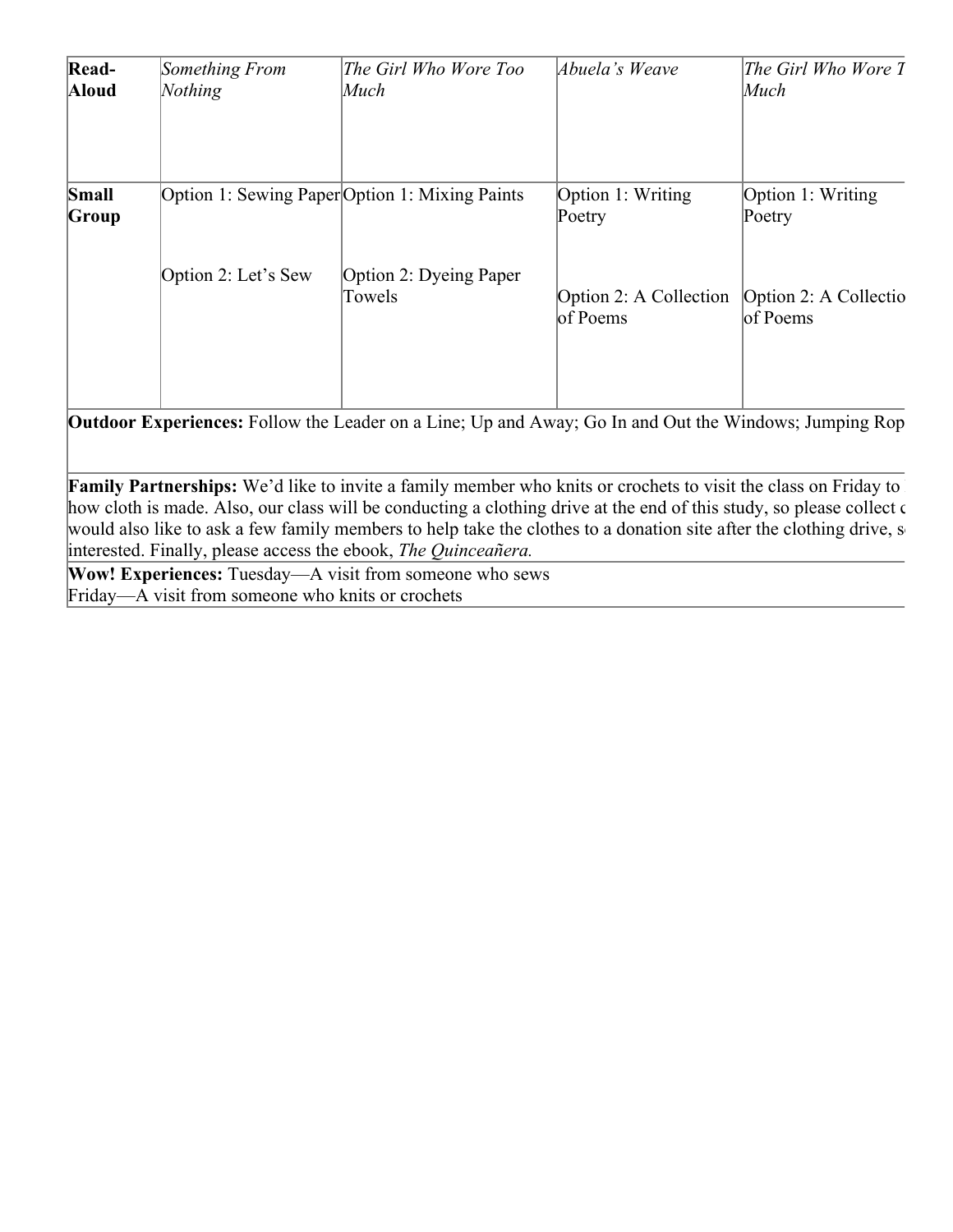**Week of: Teacher:** 

**Study:** Clothes **Investigation:** 4. How is cloth made? (Monday–Tuesday)

5. Where do we get our clothes? (Wednesday–Friday)

|                       | <b>Monday</b>                                                                                                      | <b>Tuesday</b>                                                                                                     | Wednesday                                                          | <b>Thursday</b>                                                                                                                            | Friday                                                                      |
|-----------------------|--------------------------------------------------------------------------------------------------------------------|--------------------------------------------------------------------------------------------------------------------|--------------------------------------------------------------------|--------------------------------------------------------------------------------------------------------------------------------------------|-----------------------------------------------------------------------------|
|                       | Interest Art: strips of paper for                                                                                  | Discovery: The                                                                                                     | Toys and                                                           | Dramatic Play:                                                                                                                             | Dramatic Play:                                                              |
| Areas                 | children to weave in and<br>out of paper or cardboard;<br>prepared paper for<br>weaving<br>Library: Abuela's Weave | Ouinceañera<br>Dramatic Play: class<br>loom (See description<br>of how to make a<br>loom following this<br>chart.) | Games:<br>geoboards,<br>geobands,<br>shape cards                   | props for setting<br>up a clothing<br>store<br>Computer: ebook make thank-you<br>version of<br>Button, Button,<br>Who's Got the<br>Button? | more clothing store<br>props<br>Art: materials to<br>notes                  |
| Large<br>Group        | Movement: Body<br>Weaving<br>Discussion and Shared                                                                 | Song: "Baa, Baa,<br>Black Sheep"<br>Discussion and Shared                                                          | Music:<br>Rhythm<br><b>Sticks</b><br>Discussion                    | Song: "Hi-Ho,<br>the Derry-Oh"<br>Discussion and<br>Shared Writing:                                                                        | Music: Rhythm<br><b>Stick Patterns</b><br>Discussion and<br>Shared Writing: |
|                       | Writing: Weaving                                                                                                   | Writing: How Cloth Is and Shared<br>Made                                                                           | Writing:<br>Where and<br>How Do<br>People Get<br>Their<br>Clothes? | Preparing for<br>Site Visit or<br>Visitor                                                                                                  | What Other Items<br>Do We Need for<br>Our Store?                            |
| Read-<br><b>Aloud</b> | Button, Button, Who's Got Uncle Nacho's Hat<br>the Button?                                                         |                                                                                                                    | A Pocket for<br>Corduroy                                           | Button, Button,<br>Who's Got the<br>Button?                                                                                                | Something From<br>Nothing                                                   |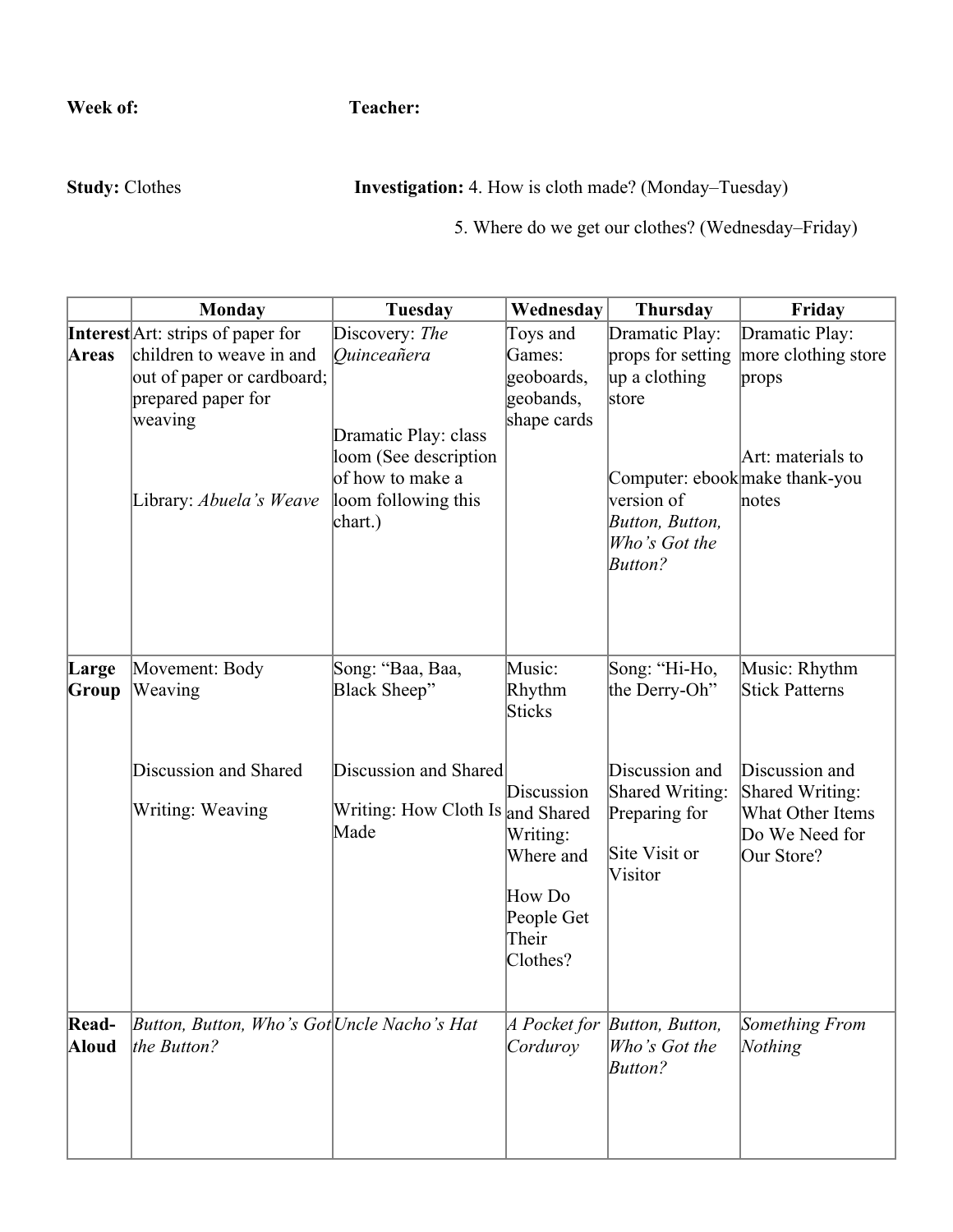| Small<br>Group | Option 1: Geoboards                                                               | Option 1: Play Dough Option 1:<br>Weaving | Rhyming<br>Riddles                  | Option $1:$ Show<br>Me Five            | Option $1:$ Sly<br>Salamanders |  |  |
|----------------|-----------------------------------------------------------------------------------|-------------------------------------------|-------------------------------------|----------------------------------------|--------------------------------|--|--|
|                | Option 2: I'm Thinking of<br>a Shape                                              | Option 2: Twisted<br>Pretzels             | Option 2:<br><b>Clothes</b><br>Poem | Option $2$ :<br>Nursery Rhyme<br>Count | Option 2: Same<br>Sound Sort   |  |  |
|                | <b>Outdoor Experiences:</b> Go In and Out the Windows; Jumping Rope; Weaving Wall |                                           |                                     |                                        |                                |  |  |

**Family Partnerships:** The class will be conducting a clothing drive at the end of the study. Please start collecting clothing to donate. We would also like to ask a few family members to help take the clothes to a donation site after the clothing drive, so let us know if you are interested.

For next week's study we would like families to send in pictures of family members in work clothes. Also, we would like to invite a family member who wears a uniform to work and a family member who uses costumes for work or enjoyment to visit the classroom at the end of next week to talk about the special clothes that people wear for work. Finally, please access the ebook, *Button, Button, Who's Got the Button?*

**Wow! Experiences:** Thursday—A site visit to a clothing store

**Week of: Teacher:** 

**Study:** Clothes **Investigation:** 6. What special clothes do people wear for work?

|       | <b>Monday</b>                                               | <b>Tuesday</b>      | Wednesday                  | <b>Thursday</b>             | Friday         |
|-------|-------------------------------------------------------------|---------------------|----------------------------|-----------------------------|----------------|
|       | <b>Interest</b> Blocks: play                                | Dramatic Play: work | Music and                  | Toys and Games:             | Dramatic Play: |
| Areas | people in<br>uniforms or work<br>clothes; digital<br>camera | clothes             | Movement:<br>rhythm sticks | button and lacing<br>boards | costumes       |
|       | Computer: ebook<br>version of Who<br>Wears What?            |                     |                            |                             |                |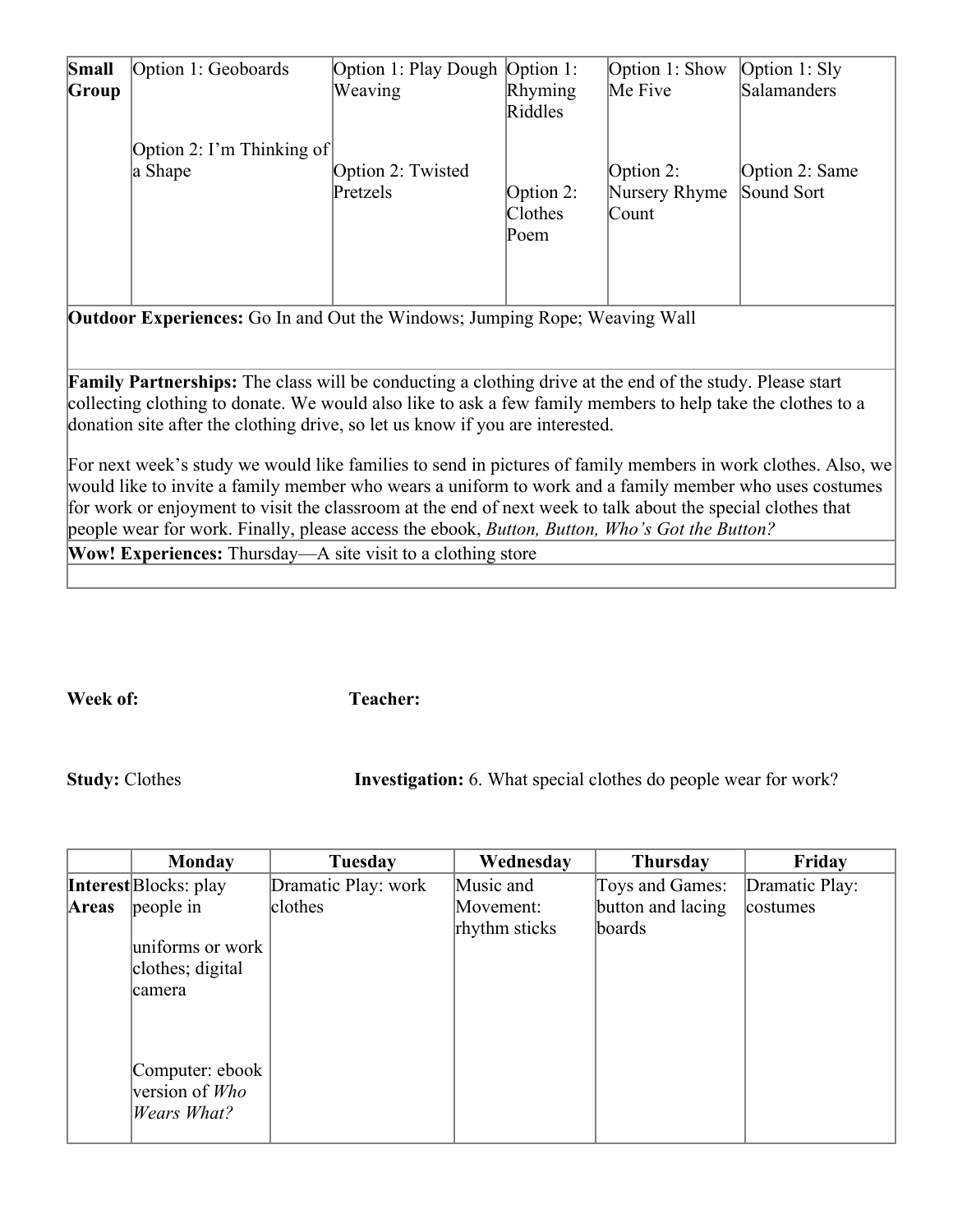| Large          | Song: "What Is                                                     | Music: Rhythm Stick                                                                               | Song: "The                                         | Rhyme: "Diddle,                                           | Rhyme: "Diddle,                                                                           |
|----------------|--------------------------------------------------------------------|---------------------------------------------------------------------------------------------------|----------------------------------------------------|-----------------------------------------------------------|-------------------------------------------------------------------------------------------|
| Group          | My Job?"                                                           | Patterns                                                                                          | People in Your<br>Neighborhood"                    | Diddle, Dumpling" Diddle, Dumpling"                       |                                                                                           |
|                | Discussion and<br>Shared Writing:<br>Exploring<br>Workers' Clothes | Discussion and Shared<br>Writing: What Do Your Shared Writing:<br>Family Members Wear<br>to Work? | Discussion and<br>Questions to Ask<br>the Visitors | Discussion and<br><b>Shared Writing:</b><br>Class Visitor | Discussion and<br>Shared Writing:<br>Class Visitor<br>Wearing a Uniform Wearing a Costume |
|                |                                                                    |                                                                                                   |                                                    |                                                           |                                                                                           |
| Read-<br>Aloud | Who Wears<br>What?                                                 | Uncle Nacho's Hat                                                                                 | Little Red Riding<br>Hood                          | Llama Llama Red<br>Pajama                                 | Little Red Riding<br>Hood                                                                 |
| Small<br>Group | Option 1:<br>Jumping Beans                                         | Option 1: Family Photo Option 1: More or Option 1: Story<br>Book                                  | Fewer                                              | Problems                                                  | Option 1: Story<br>Problems                                                               |
|                | Letter                                                             | Option 2: Walk a Option 2: What Kinds<br>of Clothes Do People<br>Wear to Work?                    | Option 2: What's<br>More?                          | at a Clothing Store at a Clothing Store                   | Option 2: Problems Option 2: Problems                                                     |
|                |                                                                    |                                                                                                   |                                                    |                                                           |                                                                                           |

**Outdoor Experiences:** Moving Through the Forest

**Family Partnerships:** If you have not already done so, please send in photos of family members wearing work clothes. We will use them in this week's investigation. We can take photos of family members during drop-off time if they arrive in their work clothes.

• Please note that our end-of-study celebration is next Friday.

• We are still gathering clothes for our clothing drive.

• We invite you to access the ebooks, *Who Wears*

*What?* and *Little Red Riding Hood*.

**Wow! Experiences:** Thursday—A visitor who wears a uniform to work

Friday—A visitor who wears or uses costumes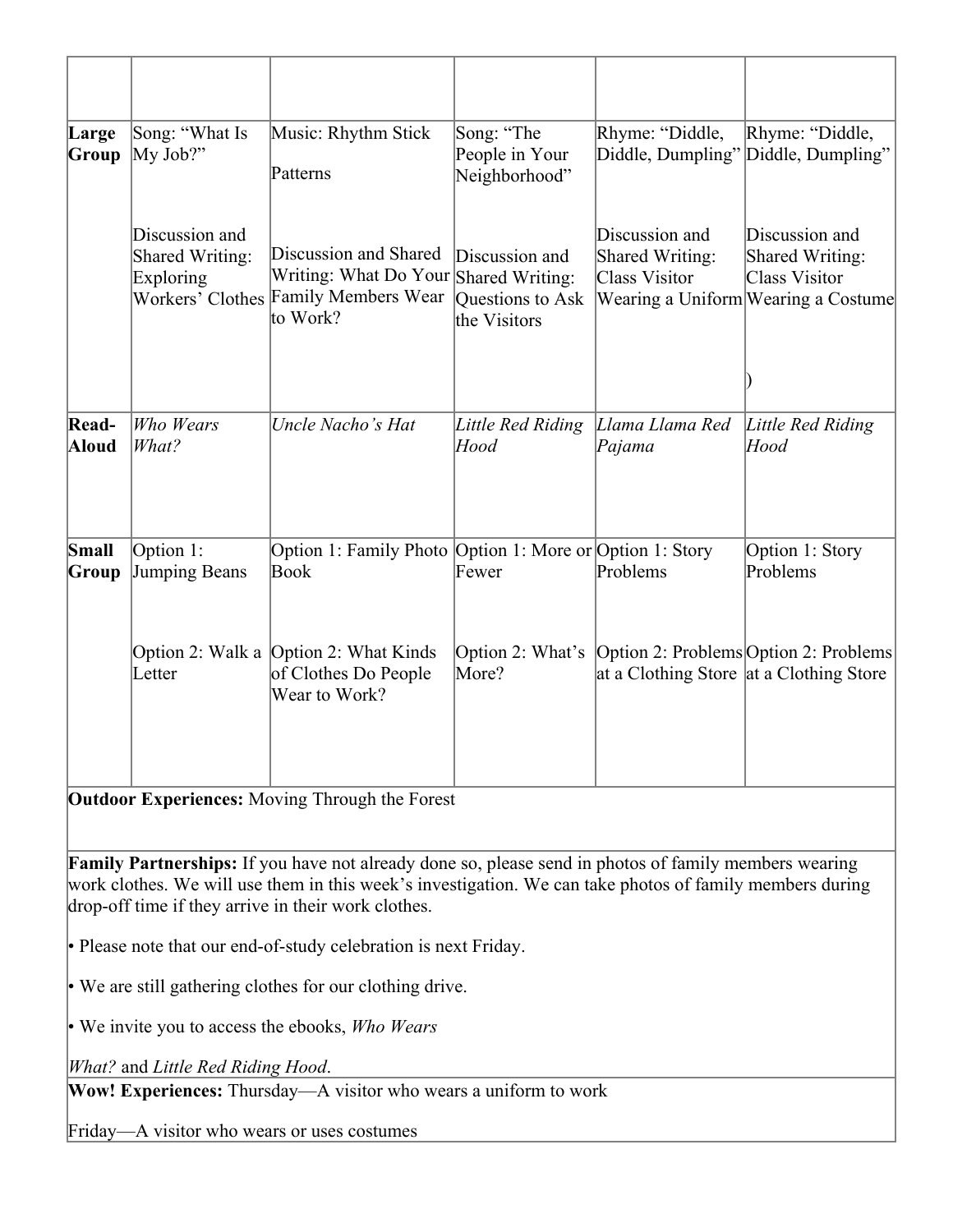**Week of:** Teacher:

Study: Clothes<br>Wednesday)

Investigation: 7. What other special clothes do people wear? (Monday–

# Celebrating Learning

|                | <b>Monday</b>                                                                                                                                       | <b>Tuesday</b>                                                                                                                              | Wednesday                                                                                               | <b>Thursday</b>                                                                                                                      | Friday                                                                                                                                    |
|----------------|-----------------------------------------------------------------------------------------------------------------------------------------------------|---------------------------------------------------------------------------------------------------------------------------------------------|---------------------------------------------------------------------------------------------------------|--------------------------------------------------------------------------------------------------------------------------------------|-------------------------------------------------------------------------------------------------------------------------------------------|
| <b>Areas</b>   | <b>Interest</b> Art: butcher paper;<br>paints; fabric<br>scraps; glue;<br>markers<br>Computer: ebook<br>version of Little<br><b>Red Riding Hood</b> | Art: butcher<br>paper; paints;<br>fabric scraps;<br>glue; markers<br>Computer: ebook photo album or<br>version of Who<br><b>Wears What?</b> | Art: butcher paper;<br>paints; fabric<br>scraps; $glue$ ;<br>markers<br>Dramatic Play:<br>family photos | Dramatic Play: the<br>clothing for the<br>clothing drive;<br>boxes<br>Computer: ebook<br>version of The<br><i><b>Ouinceañera</b></i> | Library: all of the<br>books the children<br>made during the<br>study                                                                     |
| Large<br>Group | Game: Rhythm<br>Sticks Cooperation<br>Discussion and<br>Shared Writing:<br>Clothing for<br>Playing                                                  | Song: "This Is<br>the Way That<br>We Get Dressed'<br>Discussion and<br>Shared Writing:<br>Special Events                                    | Game: Leaping<br>Sounds<br>Discussion and<br>Shared Writing:<br>Special Family<br>Events                | Game: Rhythm<br><b>Sticks</b><br>Cooperation<br>Discussion and<br>Shared Writing:<br>Preparing for the<br>Celebration                | Song: "Purple Pants"<br>(and feature special<br>clothes)<br>Discussion and<br><b>Shared Writing:</b><br><b>Sharing Special</b><br>Clothes |
| Read-<br>Aloud | Little Red Riding<br>Hood                                                                                                                           | Who Wears<br>What?                                                                                                                          | The Girl Who Wore The Quinceañera<br>Too Much                                                           |                                                                                                                                      | Caps for Sale                                                                                                                             |
| Small          | Option $1: \Gamma$ m                                                                                                                                | Option 1:                                                                                                                                   | Option 1: Letters,                                                                                      | Option 1: What's                                                                                                                     | Option 1: How Many                                                                                                                        |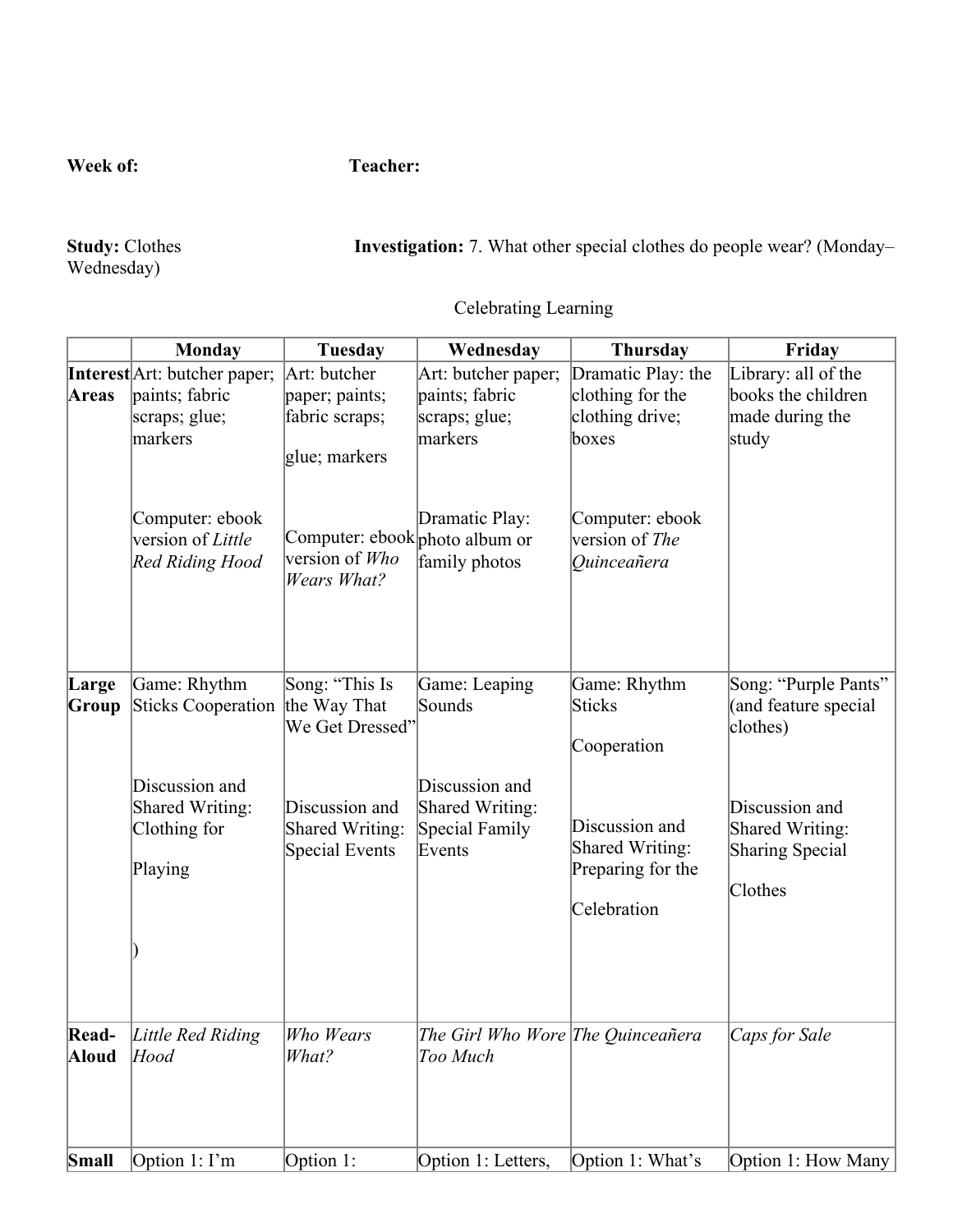| Group                                                                                                       | Thinking of a                                       | Tongue Twisters Letters, Letters   |           | Missing?                                                                                                         | Clothes?            |
|-------------------------------------------------------------------------------------------------------------|-----------------------------------------------------|------------------------------------|-----------|------------------------------------------------------------------------------------------------------------------|---------------------|
|                                                                                                             | Shape                                               |                                    |           |                                                                                                                  |                     |
|                                                                                                             |                                                     |                                    |           |                                                                                                                  |                     |
|                                                                                                             |                                                     |                                    |           |                                                                                                                  |                     |
|                                                                                                             |                                                     | Option 2: Sorting Option 2: Buried |           | Option 2: Memory                                                                                                 | Option 2: Different |
|                                                                                                             |                                                     |                                    |           |                                                                                                                  |                     |
|                                                                                                             | Option 2: Straw                                     |                                    | Treasures | Game                                                                                                             | Kinds of Clothes    |
|                                                                                                             | Shapes                                              |                                    |           |                                                                                                                  |                     |
|                                                                                                             |                                                     |                                    |           |                                                                                                                  |                     |
|                                                                                                             |                                                     |                                    |           |                                                                                                                  |                     |
|                                                                                                             |                                                     |                                    |           |                                                                                                                  |                     |
|                                                                                                             |                                                     |                                    |           |                                                                                                                  |                     |
| <b>Outdoor Experiences:</b> Shape Hunt; Stop & Go                                                           |                                                     |                                    |           |                                                                                                                  |                     |
|                                                                                                             |                                                     |                                    |           |                                                                                                                  |                     |
|                                                                                                             |                                                     |                                    |           |                                                                                                                  |                     |
|                                                                                                             |                                                     |                                    |           | <b>Family Partnerships:</b> We would like to request that families bring in photos of family events, e.g., a big |                     |
|                                                                                                             |                                                     |                                    |           |                                                                                                                  |                     |
| brother's soccer game, a wedding, a holiday celebration, or a beach trip. Also, please continue to bring in |                                                     |                                    |           |                                                                                                                  |                     |
|                                                                                                             |                                                     |                                    |           | items for the clothing drive. Remember that this Friday is our end-of-study celebration—please join us!          |                     |
|                                                                                                             | <b>Wow! Experiences:</b> Friday—Clothes celebration |                                    |           |                                                                                                                  |                     |

## **Integration of 21st Century Themes and Career Exploration**

Performing assigned classroom jobs and duties

| CRP.K-12.CRP2  | Apply appropriate academic and technical skills.                                   |
|----------------|------------------------------------------------------------------------------------|
| CRP.K-12.CRP4  | Communicate clearly and effectively and with reason.                               |
| CRP.K-12.CRP8  | Utilize critical thinking to make sense of problems and persevere in solving them. |
| CRP.K-12.CRP1  | Act as a responsible and contributing citizen and employee.                        |
| CRP.K-12.CRP12 | Work productively in teams while using cultural global competence.                 |

# **Technology Integration**

Students will interact with SmartBoard activities.

Students will interact with read-aloud texts both individually and as a large group.

Use of Shutterfly Share Site

Utilize programs on the iPad

Watch and interact with SchoolTube videos.

| TECH.PK.8.4.1 | Use basic technology terms in conversations (e.g. digital camera, battery, screen,<br>computer, Internet, mouse, keyboard, and printer). |
|---------------|------------------------------------------------------------------------------------------------------------------------------------------|
| TECH.PK.8.2.5 | Operate frequently used, high quality, interactive games or activities in either screen or<br>toy-based formats.                         |
| TECH.PK.8.2.3 | Turn smart toys on and/or off.                                                                                                           |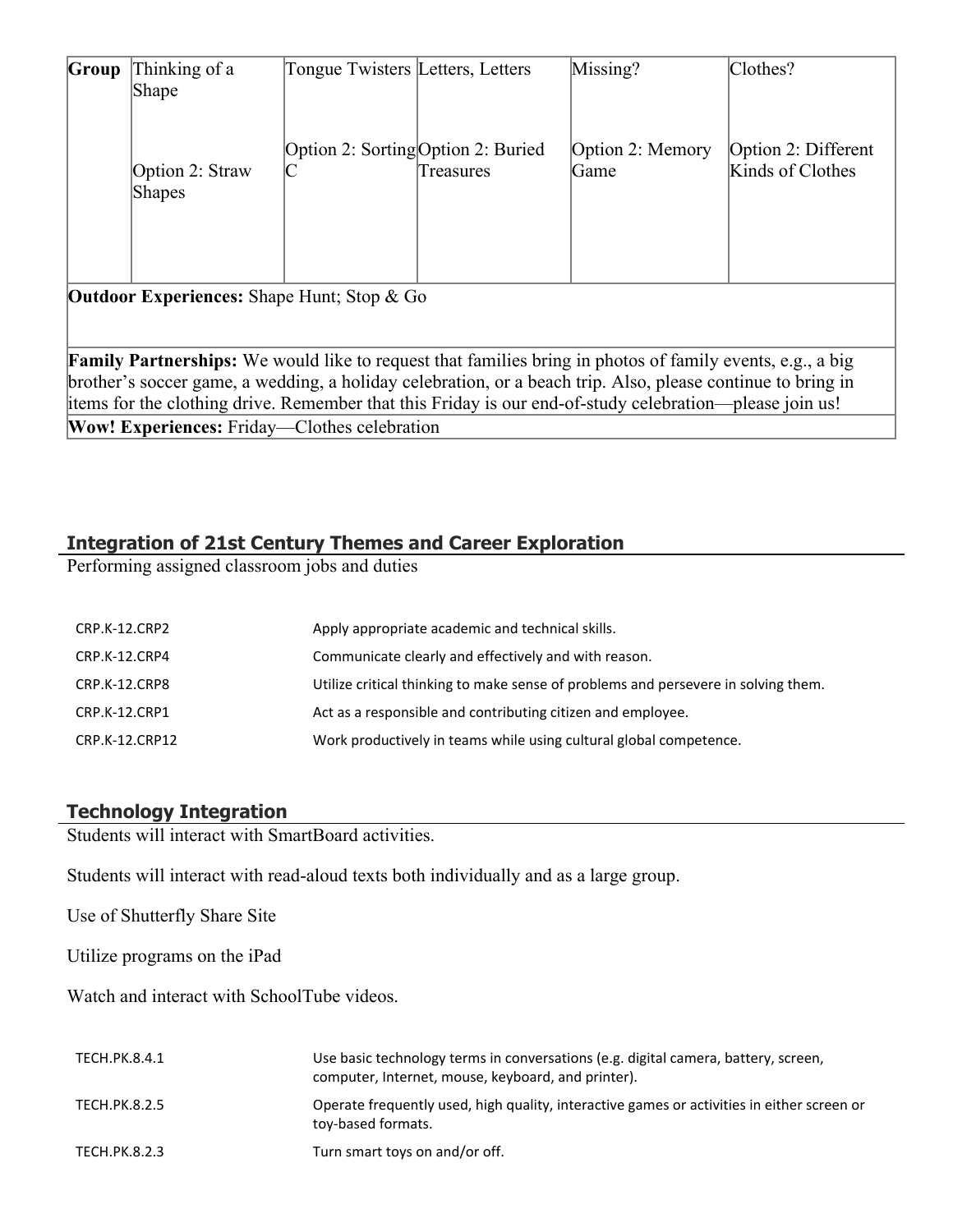#### **Interdisciplinary Connections**

Units are interdisciplinary throughout the curriculum.

| AL.PK.9.1.5   | Bring a teacher-directed or self-initiated task, activity or project to completion (e.g.,<br>showing the teacher, "Look-I finished it all by myself!").                                                                                                                                     |
|---------------|---------------------------------------------------------------------------------------------------------------------------------------------------------------------------------------------------------------------------------------------------------------------------------------------|
| AL.PK.9.1.3   | Focus attention on tasks and experiences, despite interruptions or distractions (e.g.,<br>working hard on a drawing even when children nearby are playing a game).                                                                                                                          |
| HPE.PK.2.1.1  | Develop an awareness of healthy habits (e.g., use clean tissues, wash hands, handle food<br>hygienically, brush teeth, and dress appropriately for the weather).                                                                                                                            |
| SFLS.PK.6.1.3 | Express individuality and cultural diversity (e.g., through dramatic play).                                                                                                                                                                                                                 |
| VPA.PK.1.2.3  | Clap or sing songs with repetitive phrases and rhythmic patterns.                                                                                                                                                                                                                           |
| AL.PK.9.3.1   | Recognize a problem and describe or demonstrate ways to solve it alone or with others<br>(e.g., "I know! Jamar and I can work together to clean off the table so that we can have a<br>place to eat lunch.")                                                                                |
| MA.PK.4.1.1   | Count to 20 by ones with minimal prompting.                                                                                                                                                                                                                                                 |
| VPA.PK.1.3.1  | Play roles observed through life experiences (e.g., mom/dad, baby, firefighter, police<br>officer, doctor, mechanic).                                                                                                                                                                       |
| SFLS.PK.6.1.1 | Describe characteristics of oneself, one's family, and others.                                                                                                                                                                                                                              |
| MA.PK.4.1.5   | Use one to one correspondence to solve problems by matching sets (e.g., getting just<br>enough straws to distribute for each juice container on the table) and comparing amounts<br>(e.g., collecting the number of cubes needed to fill the spaces in a muffin tin with one cube<br>each). |
| AL.PK.9.1.2   | Show curiosity and initiative by choosing to explore a variety of activities and experiences<br>with a willingness to try new challenges (e.g., choosing harder and harder puzzles).                                                                                                        |
| MA.PK.4.3.1   | Sort, order, pattern, and classify objects by non-measurable (e.g., color, texture, type of<br>material) and measurable attributes (e.g., length, capacity, height).                                                                                                                        |
| AL.PK.9.4.1   | Use prior knowledge to understand new experiences or a problem in a new context (e.g.,<br>after learning about snakes, children make comparisons when finding a worm on the<br>playground).                                                                                                 |
| VPA.PK.1.3.3  | Participate with others in dramatic play, negotiating roles and setting up scenarios using<br>costumes and props.                                                                                                                                                                           |
| MA.PK.4.4.1   | Respond to and use positional words (e.g., in, under, between, down, behind).                                                                                                                                                                                                               |
| MA.PK.4.1.6   | Compare groups of up to 5 objects (e.g., beginning to use terms such as "more," "less,"<br>"same").                                                                                                                                                                                         |
| MA.PK.4.1.2   | Recognize and name one-digit written numbers up to 10 with minimal prompting.                                                                                                                                                                                                               |
| VPA.PK.1.2.1  | Sing a variety of songs with expression, independently and with others.                                                                                                                                                                                                                     |
| MA.PK.4.3.2   | Begin to use appropriate vocabulary to demonstrate awareness of the measurable<br>attributes of length, area, weight and capacity of everyday objects (e.g., long, short, tall,<br>light, heavy, full).                                                                                     |
| SFLS.PK.6.3.2 | Identify, discuss, and role-play the duties of a range of community workers.                                                                                                                                                                                                                |
| AL.PK.9.3.2   | Use varied strategies to seek or recall information and to find answers (e.g., questioning,<br>trial and error, testing, building on ideas, finding resources, drawing, or thinking aloud).                                                                                                 |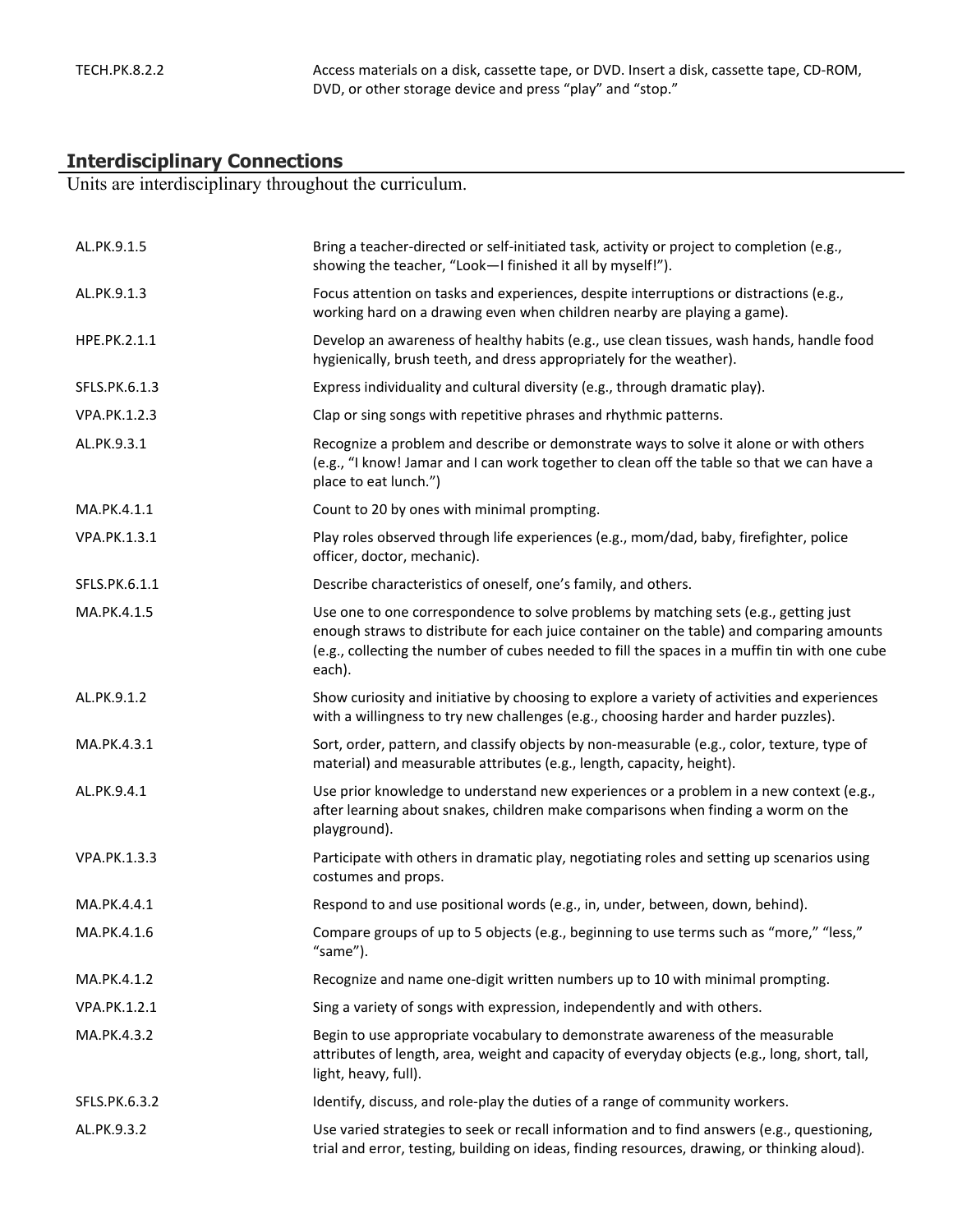AL.PK.9.2.2 Use the imagination to solve problems, use materials, role play, write stories, move the body, or create works of art (e.g., create pretend spinach out of torn green construction paper to serve for dinner).

#### **Differentiation**

Students will be offered support and challenges as deemed appropriate.

### **Modifications & Accommodations**

Pre-school has multiple identification processes and services for students needing support.

#### **Benchmark Assessments**

Teacher created benchmark assessment

#### **Formative Assessments**

Teacher observation

#### **Summative Assessments**

Anecdotal record keeping

#### **Instructional Materials**

See items located in lesson plans above.

#### **Standards**